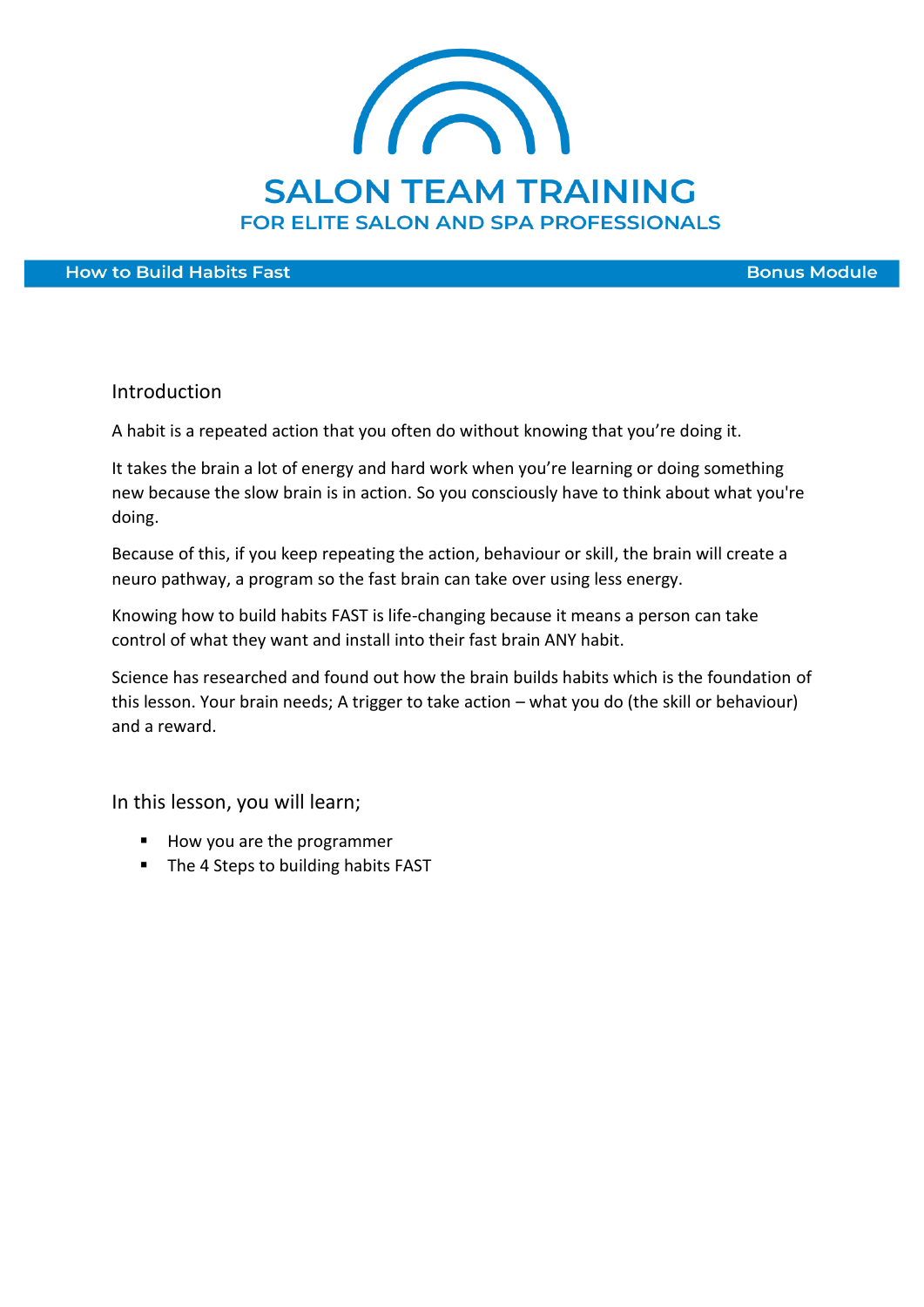## **The 4 Steps to Building Habits FAST**

- 1. Think of your brain like a phone and habits like Apps
- 2. You can install any habit, learn any skill or behaviour
- 3. Only you can install new habits and update or change any old habits
- 4. Installing new habits can be hard work, and lots of people fail and give up
- 5. This training will need you to build or update your client habits, how you work with clients to be successful
- 6. The more you repeat the skills or techniques in rehearsals and with clients, the easier it will become until you do it automatically  $-$  a client habit
- 7. Rehearsals in your head, out loud and with teams mates help you to build client habits
- 8. It can take between 19 and 254 days for the brain to build a habit
- 9. Knowing how to build habits FAST will help you professionally and personally

## **The Reason | The Reminder | The Routine | The Reward**

## **The Reason**

1

- 1. There must be an emotional reason why you want to build a habit
- 2. The reason helps people to keep going when something is challenging or hard work
- 3. Emotions leads to Feelings, and that leads to action
- 4. The emotional feeling of achievement, confidence, pride or excitement
- 5. The emotional reason for advising clients is to help people get the feeling they want, to be trusted and respected as the expert
- 6. Putting a reason in place to take action helps build habits faster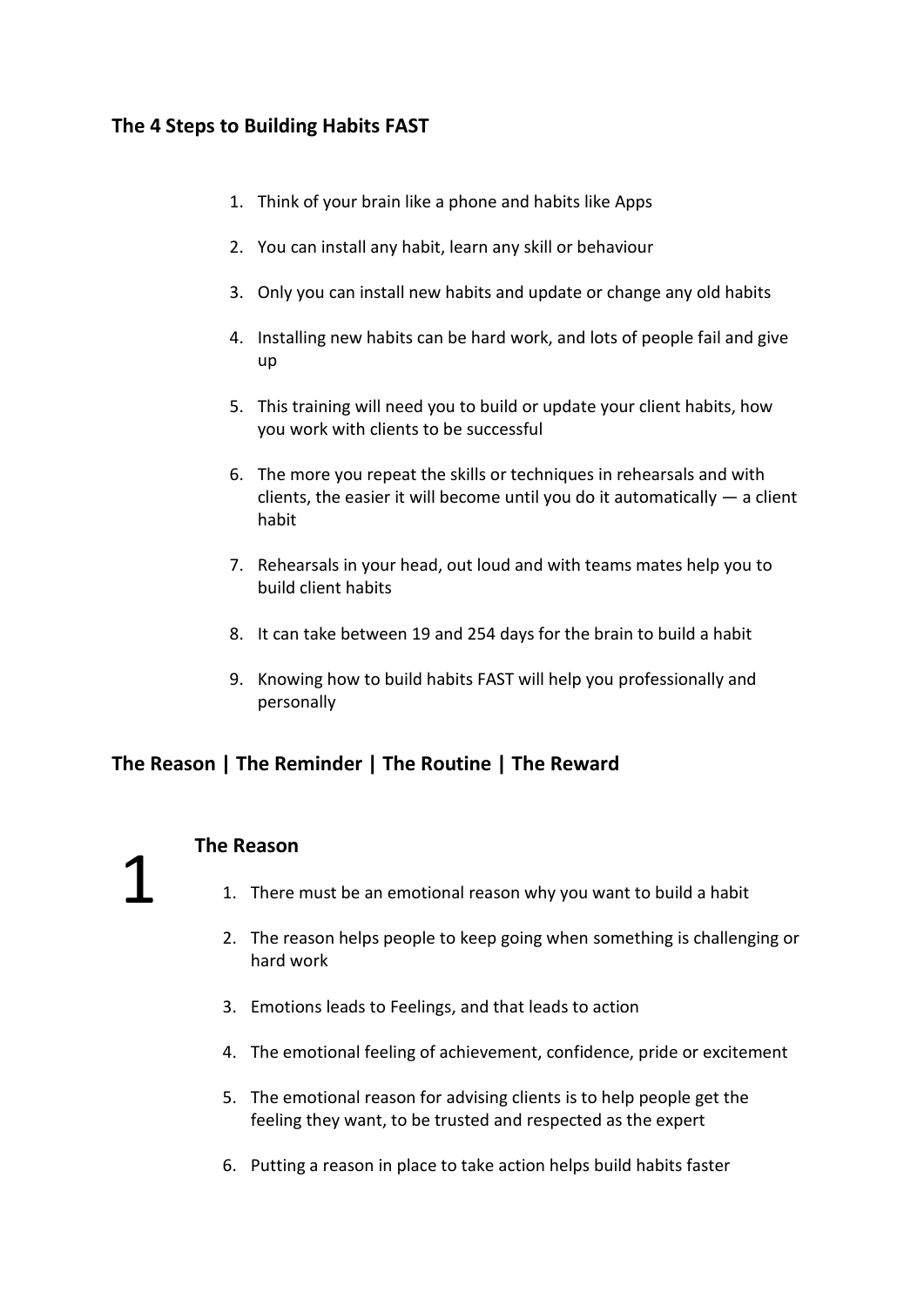# 2

# **The Reminder**

- 1. Something that will remind you to take action, a trigger to perform the new skill or behaviour
- 2. TOP TIP Piggyback the habit. Put the new habit straight AFTER a current habit; it helps speed up habit building

#### **Example**

Put a lunch box next to the coffee maker. When I flick the switch to make my morning coffee (an established habit), the lunch box is the reminder to make lunch

3. In training, look for ways to remind yourself to do a new skill or technique by linking it to an established habit like a prescription card.

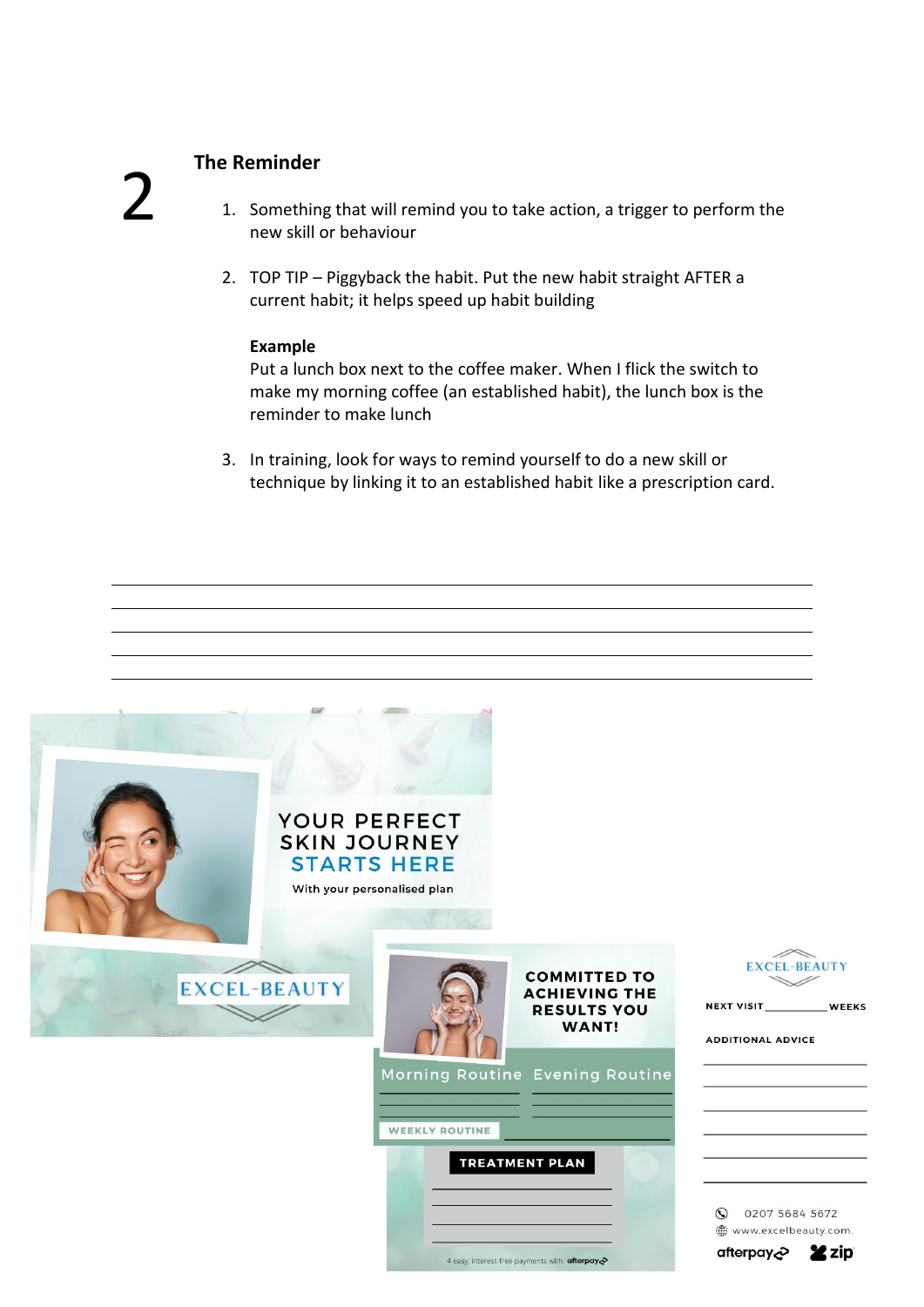# **The Routine**

- 1. What you will do
- 2. TOP TIP Start small and build. When it comes to action, starting with something easy to do is key
- 3. When something is HARD work, you need a LOT of motivation to keep going. But starting small is more achievable, needs less motivation, and it's easier to build on
- 4. With the client advice habit, telling the next client when they need to return, any other services and homecare that would benefit them based on your professional knowledge is an EASY place to start
- 5. Big change comes from little daily changes!



## **The Reward**

- 1. The brain builds habits faster when the habit feels good
- 2. When you do a new or improved habit, reward yourselves for taking action with a hit of dopamine
- 3. The brain likes to repeat, create habits that FEEL good, so the more you reward and praise yourself, the quicker you'll succeed
- 4. Celebrate success, even the smallest win, any achievement. Then, get the brain to respond with a hit of "happy hormones."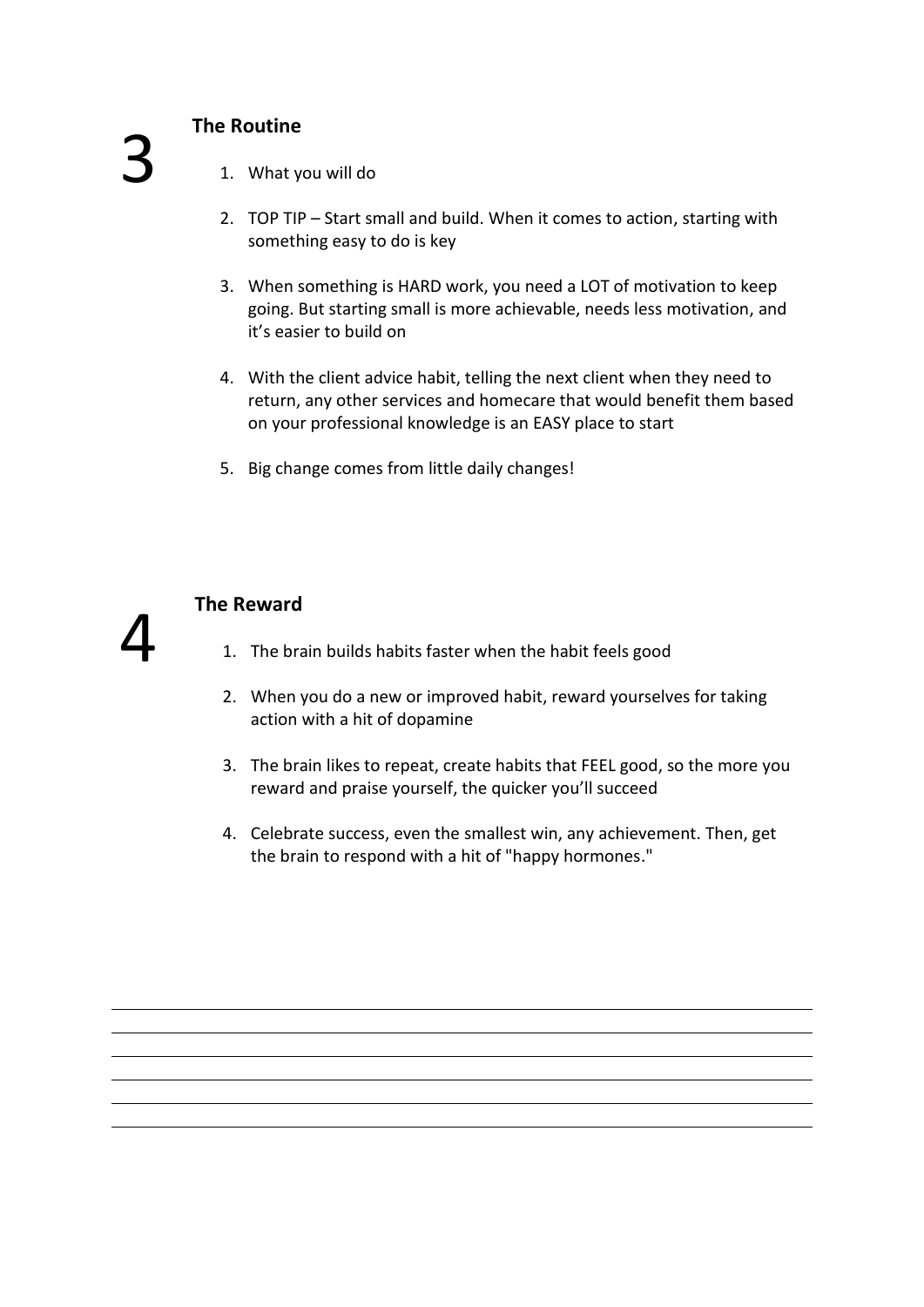## **10 Proven ways to reward yourself that cause the brain to respond**

An ESSENTIAL step to building habits fast, but if you've never used this technique before, it can feel a little weird at the start.

1 – Use physical movement like a thumb up, clap or fist pump

2 – Use Physical movement that flows like a dance, jumping, applaud

3 – Say a word or phrase out loud like; awesome, good job, get in, result, wicked

4 - Say a word or phrase in our head like; awesome, good job, get in, result wicked

5 – Sing a song phrase out loud – "Superstar DJ, here we go!"

6 - Sing a song phrase in our heads – "I am what I am..."

7 – Use sounds out loud "Boom" – Trumpet sound

8 – Imagine the sound effect in your head – "Boom", a roaring crowd

9 – Feel the emotion to create the emotion; this one is hard to do for some people. Focus on how it feels to be joyful, happy or excited and make the brain generate that feeling

10 – Use your face to look happy, smile or laugh

#### **Strange or uncomfortable at the start, the FACTS.**

There are masses of research proving that when people praise and reward themselves and others, they speed up change and develop new habits that last and learn faster.